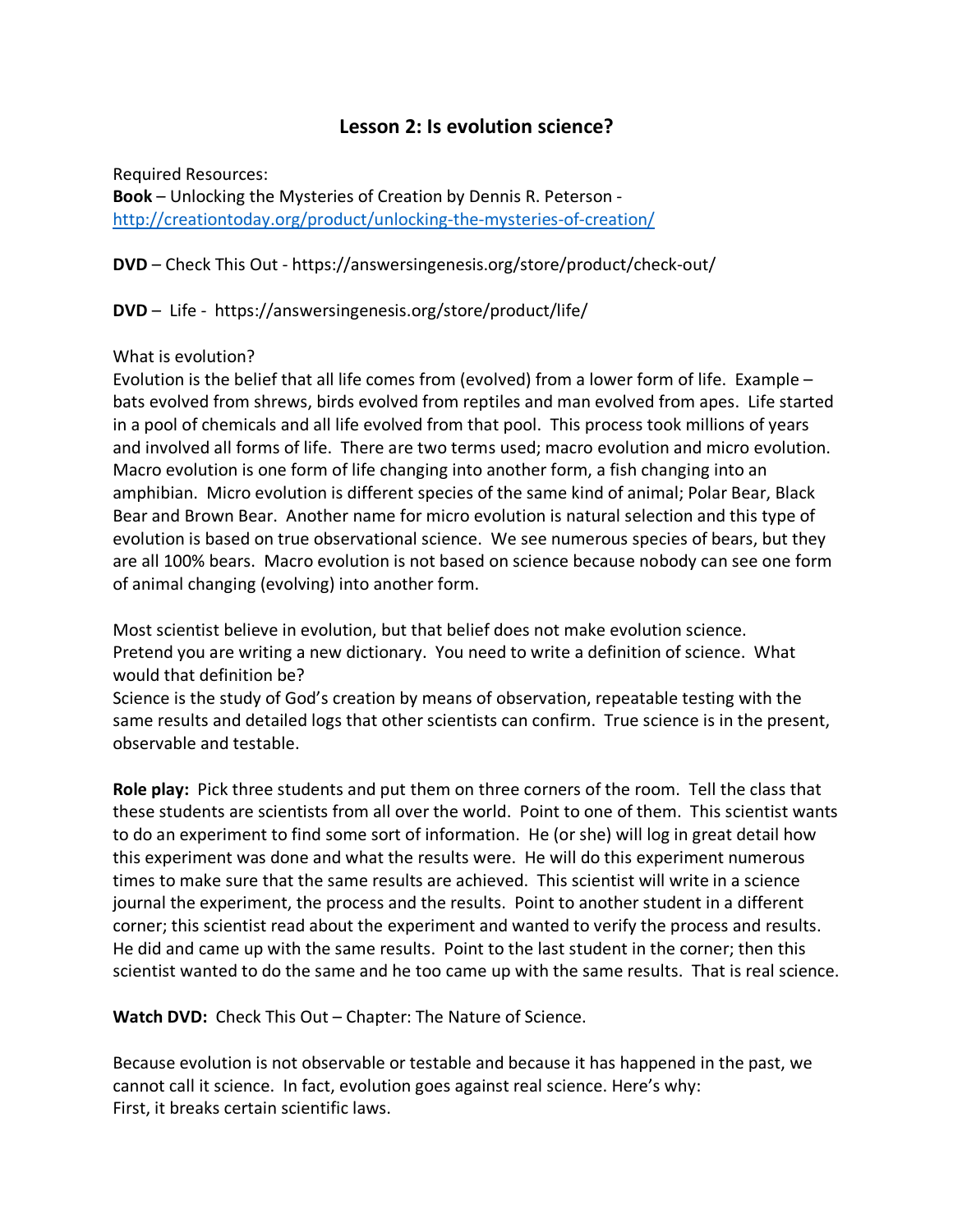In the Middle Ages most people in Europe believed that rats and flies came from garbage and mice came from stored grain. People saw that there were always rats and flies in the garbage dumps and mice seemed to be in with the stored grain. There was a man named Francesco Redi and in 1668 placed some garbage in a sterile jar under a screen and watched. What do you think happened? Nothing! The conclusion? Rats and flies came from parent rats and flies. A new scientific law was put into place. It's called the law of biogenesis. Bio means life and genesis means beginning. Biogenesis is known as one of the most universal laws of science: life comes from life. Evolution requires that we break that most basic scientific law. If you go back far enough evolution demands that life came from nonlife.

The First Law of Thermodynamics states that energy and mass cannot originate from nothing.

**Watch DVD:** Check This Out – Chapter: The Problems with Evolution.

Every gene contains DNA that has an incredible amount of information that makes each one of us who we are. Evolution cannot work because new genetic information is needed whenever a higher form of life appears. In order for a fish to grow legs, new information must be encoded into the DNA. For a reptile to grow feathers, new information must be encoded into the DNA. For an ape to evolve into a human, new information must be encoded into the DNA. This new information must be added or replace old information with new instructions to grow legs, feathers, or human traits. Information has to come from information and science cannot give an example of information not coming from information. Nowhere in science can new information arise by itself. No one has ever witnessed this. God has to be the creator, there is no other option.

**Watch DVD:** Heaven & Earth – Chapter: DNA (2 minutes and 7 seconds long)

If evolution is not true and not based on true science, why do people believe it?

We are all sinful from birth; it is in our hearts to not want God. Simply put, we don't want a God telling us what to do. A belief in evolution allows mankind to choose what is right and wrong. Study Romans 1:18-23 with your students, read it carefully. Read it again. I will be giving you a lot of information and you will forget much of it. But I do not want you to forget these Bible verses. People want to sin, but not feel guilty because of a holy God that tells us that what we are doing is wrong.

**Role play:** Pick a student. If you want to add something for effect, put a suit coat on him (or her). Have "John" stand in front of class. Tell the students that "John" represents most of the scientists and teachers in the world. John is really smart, he has a doctorate in micro-biology and has written several books on the subject. He teaches on micro-biology at Michigan State University. John believes in evolution and he wouldn't lie and he couldn't be wrong. Besides he's really nice, and he smiles and says good morning when you come to class.

**Study** Isaiah 47:10; 2 Peter 3:4-5; 1 Timothy 6:20; Colossians 2:8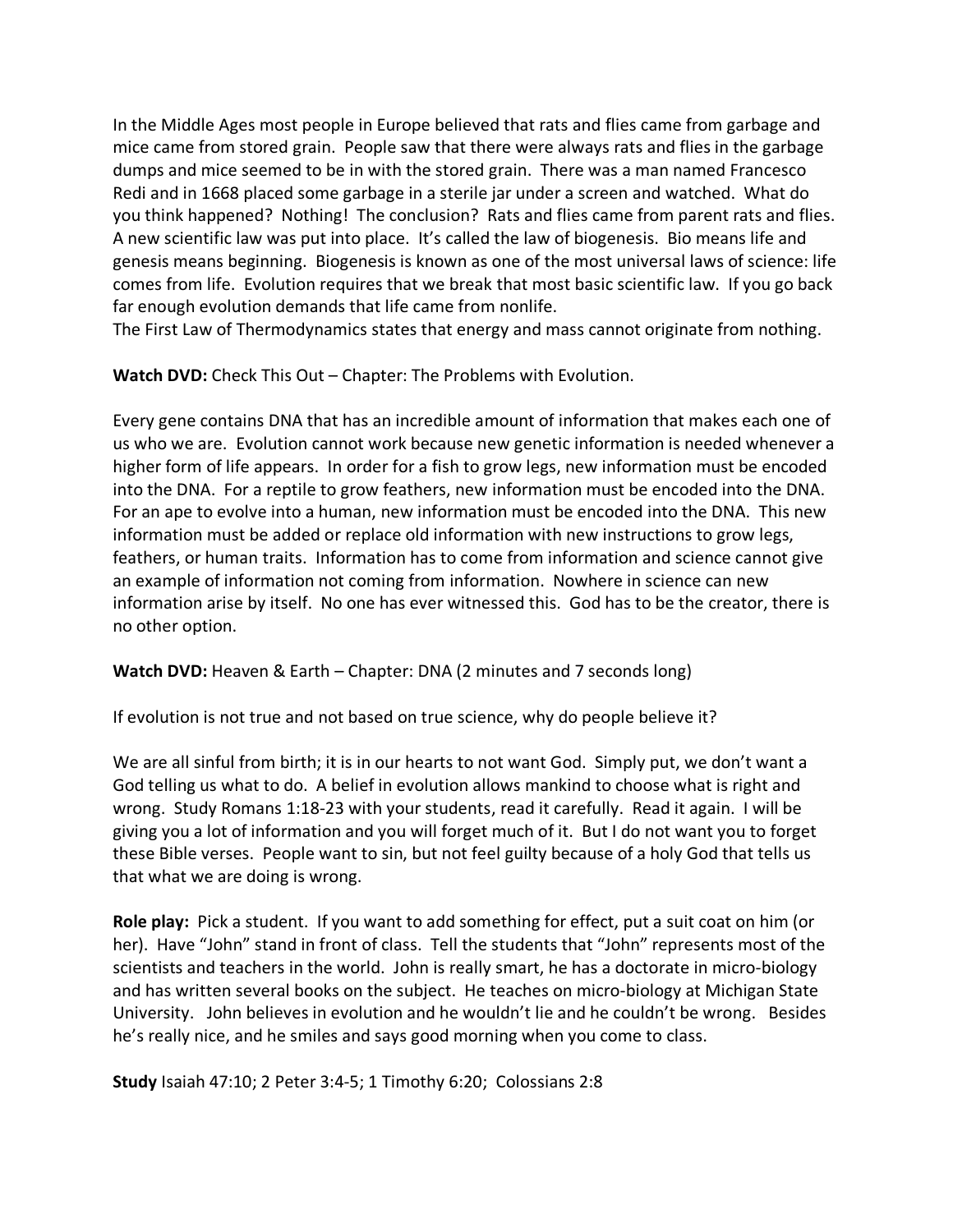#### **Do Skit**

#### **Watch DVD:** Life- Chapter: What is Life? (3 minutes and 30 seconds long)

There are Christians who believe in evolution because most scientists believe it. These are true Christians but they don't trust the Word of God as they should. God was there at the beginning and He shared with us through the Bible the methods of how he created. These Christians want to believe the Bible, but they also want to believe the scientists. We have to remember that scientists are sinful and make mistakes, but the Word of God is perfect. Someone has to be right and someone has to be wrong. We know for certain that our God is the one who is right.

#### **Read** Nehemiah 9:6; Hebrews 11:3

Just because most scientists, teachers and a lot of people believe in evolution, does not make it science or true. Satan loves to steer people away from God and evolution is a great way to do that. There is only one person who was there at the beginning who knows and has written about it – that person is God. We need to know that the Bible is truth and have confidence in that truth. If people believe something that is different than what we find in God's Word, those people are wrong, plain and simple. And remember that sinful man is hostile toward God's Word.

**Study** Romans 8:7

**Watch DVD** – Life: Chapter- Eyes (2 minutes and 19 seconds long)

Since there is no science to back up evolution people use misinformation to convince us that this flawed theory is true.

**Book** – Unlocking the Mysteries of Creation: page 139. Show students picture. There was an article in the magazine, "National Geographic", that was about finding, under several layers of rock, very old human footprints. The tracks of many animals were also found there in a cement like mix of volcanic ash and mud that was laid down during a volcanic eruption. There were tracks of modern Guinea Fowls, Giraffes, Elephants, Ostriches and man. An artist was hired to paint a picture of the scene. All of the animals he painted were modern animals just like the footprints demanded. However, the pictures of the humans were ape like. Even though the footprints were those of a modern human, the scientist believed that the picture of an ape man would be correct. If the scientist and artist did not believe in evolution, he would have painted modern humans because of the modern human footprints. Page 97. In 1980 researchers wanted to show the world that mutations do indeed tell us the picture of evolution. They purposely mutated the genes in thousands of fruit flies spanning 600 generations. These mutations that would be essential for the fruit fly to evolve into any other creature merely resulted in dead or deformed fruit flies.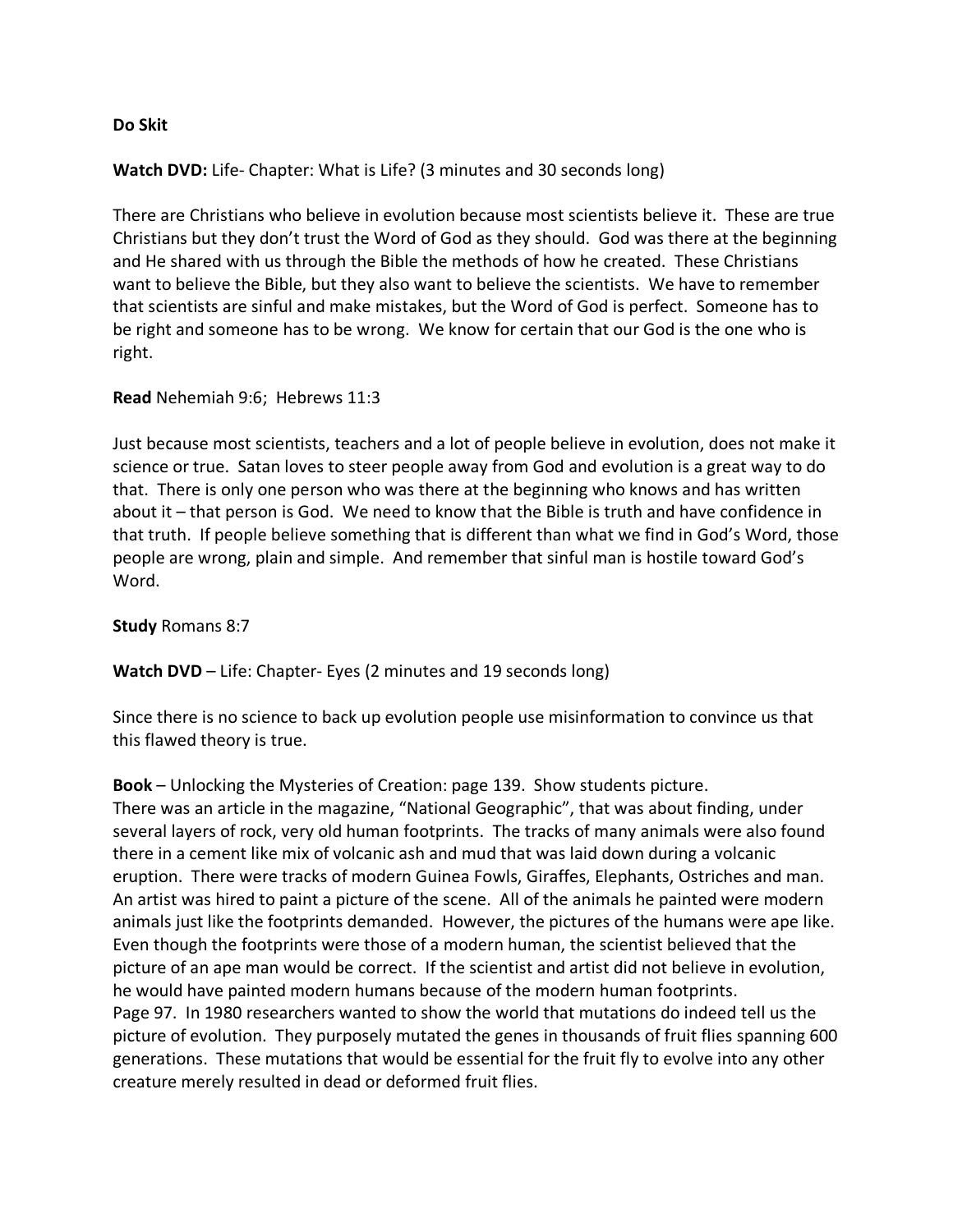Watch DVD – Heaven & Earth: Chapter - Building Blocks (1 minute and 49 seconds long).

In 1988, an evolutionary biologist began growing bacteria in an effort to prove that evolution was true. He wanted to show the world that he could produce evolution in the laboratory. More than 50,000 generations later the experiment continues. The bacteria are still bacteria, the same kind of bacteria that he started with back in 1988.

**Book** – Unlocking the Mysteries of Creation, page 92. Show picture to students. When evolution was first thought up, it was assumed that the cell was a simple mixture of chemicals; add up the right mixture and you have the beginnings of life. We now know that the cell is very complex, with working parts and information that flows from the DNA to proteins. The cell is like a working city with different parts doing different jobs, each working together perfectly. The cell could never have evolved because if one part did not evolve along with the other parts, you could not have a cell. The entire cell had to be there as a whole at the beginning.

Or watch video clip. www.icr.org/thatsafact. Scroll to Cell Origins.

#### Page 78. Show picture.

Back in the 1800's when evolution was gaining in popularity, a man by the name of Ernst Haeckel wanted to help this theory by proving we are all nothing but animals in our mother's wombs. He drew a chart of embryos that showed that most embryos look very similar. The problem? The chart was made up, a fraud, a lie. Embryos from different animals are very different.

**Watch DVD** – Life: Chapter – Common Designer (2 minutes and 48 seconds long).

# **Download picture of a bat.**

**Book** – Unlocking the Mysteries of Creation page 94. Read to your class: Have you heard the term BIONICS?

# How can people claim that evolution is science?

It is all based on how you define the word science. In the Merriam – Webster dictionary 2018 science is defined: the state of knowing: knowledge as distinguished from ignorance or misunderstanding. With that definition you can make the claim that evolution is science. But the 1983 Merriam – Webster dictionary has the same wording as the 2018 except that it has taken these words out: knowledge covering general truths or the operations of general laws as obtained and tested through scientific method. With those words you can't make evolution science. Do you understand what happened? They adjusted the meaning of the word science so that evolution could be called science.

**Book** – Unlocking the Mysteries of Creation. Page 75 read Who Has Insight… Let Him Hear…

**Watch video clip**. What is the Evolution Formula? - https://youtu.be/jAMc5H-S9Kw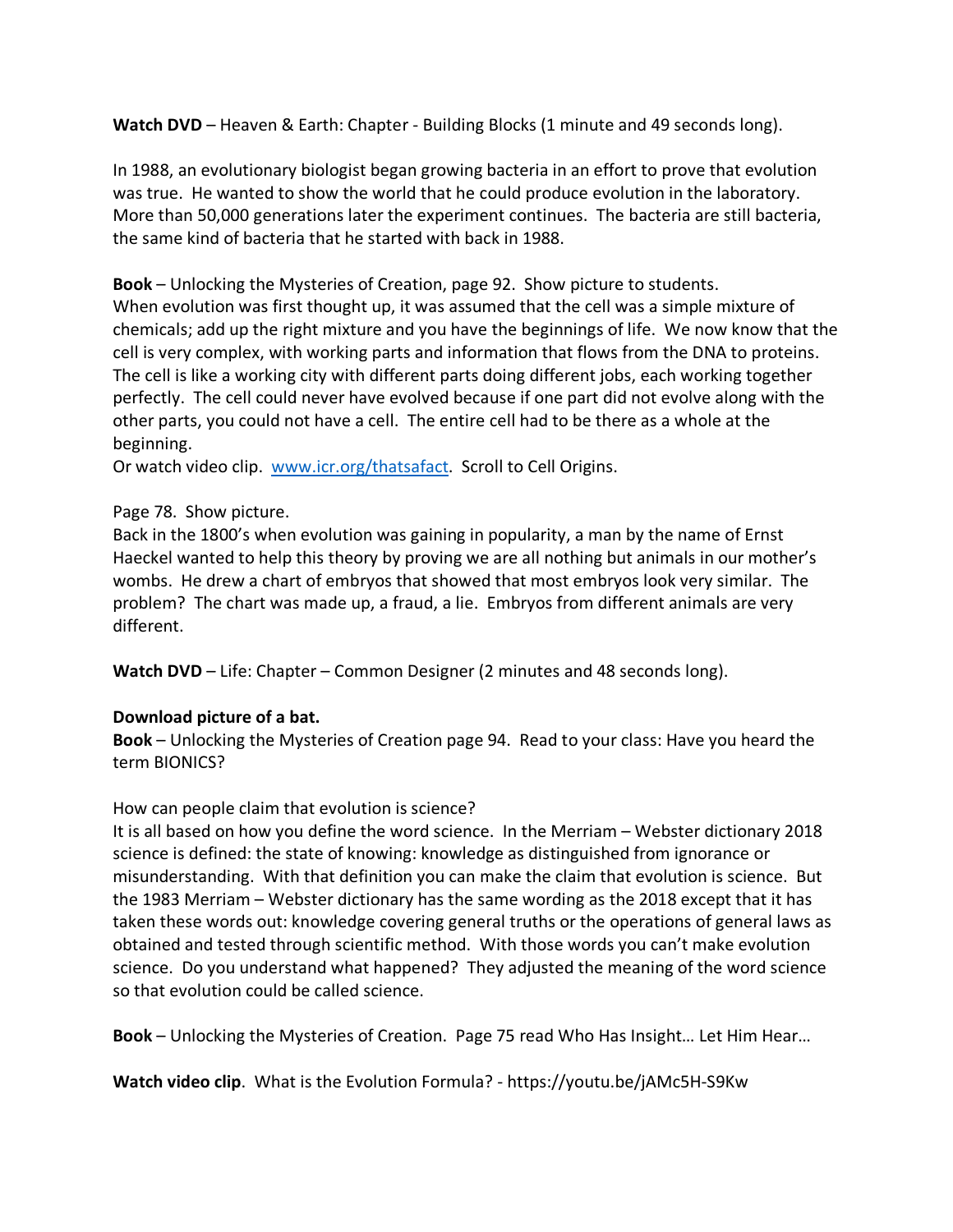### What did Darwin get right?

Charles Darwin was a young naturalist when he visited the Galapagos Islands in the early 1800's. For several weeks Darwin explored the islands taking notes and collecting specimens, especially birds. He noticed that a number of the islands had 1 or maybe 2 species of finches and that those species had developed their unique traits there, adapting to the specific conditions on each island, rather than arriving in their present form from somewhere else. Darwin was correct when he observed different variations within a created kind. His findings were based on observations in the present. What was the most intriguing was the different beak sizes among the different species. And the fact that the beak sizes would change over the generations of finches due to food changes because of droughts or excessive rain. What Darwin saw was natural selection at work producing slight changes to a species to help survive in a given environment.

Here is where Darwin was wrong. He thought that what he saw in natural selection, slight changes within species, would change species to a completely different kind of animal over long periods of time. Darwin's assumptions in the case of the finches are often shown in science textbooks as an example of evolution in action, or the same process that brought about smallscale changes in finches, if given enough time, can bring about large-scale changes that results in a completely different kind of animal.

If Darwin knew anything about information in the DNA and that you cannot add information to the DNA that evolution requires (fish adding information in the DNA to grow legs to evolve into a land animal), then he would not even have thought about one animal evolving into another animal. No matter how much time you have, information cannot be added to DNA. Darwin needed to stay with his observation on finches' beaks and attribute that to natural selection, something that is seen.

Here is what evolution tells us…

Unknown chemicals in the ancient past through unknown processes that no longer exist produced unknown life forms that are not to be found but could, through unknown reproduction methods, spawn new life in an unknown oceanic soup complex at an unknown place.

What? And people call that science? I call that stupid.

Teacher – if you have time watch www.icr.org/thatsafact. Scroll to Fearfully and Wonderfully Made. This will be under "next page". There is also a second clip called Echolocation on the same page.